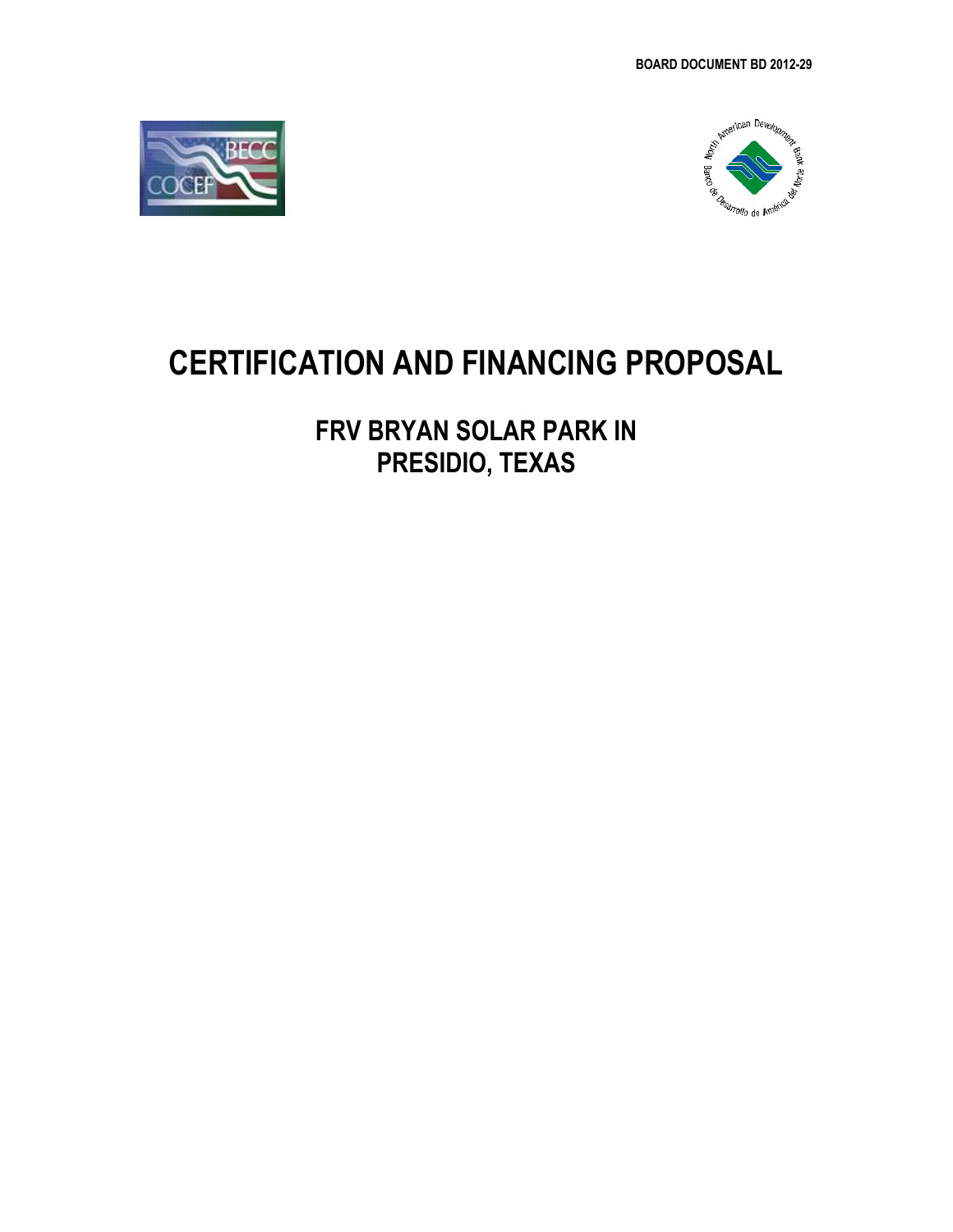# **EXECUTIVE SUMMARY**

# **FRV BRYAN SOLAR PARK IN PRESIDIO, TEXAS**

**Project** The project consists of the construction and operation of a 10.00  $MW_{AC}$  / 12.54 MW<sub>DC</sub> photovoltaic solar park located in Presidio, Texas (the "Project"). The energy will be purchased by Bryan Texas Utilities ("BTU") pursuant to a long-term Power Purchase Agreement ("PPA") signed with the Project company.

**Project bjective:** The Project will increase installed capacity of renewable energy resources, reducing the demand on traditional fossil fuel-based energy production and contributing to the displacement of greenhouse gas emissions and other pollutants from power generation by fossil fuels.

The environmental and human health outcomes anticipated for the Project include 10 MW<sub>AC</sub> of new renewable energy generation capacity; >27,500 MWh/year; and an expected displacement of more than 16,805 metric tons/year of carbon dioxide, 29 metric tons/year of sulfur oxides and 14 metric tons/year of nitrogen oxides.

7,818 residents in Presidio County, Texas

SunEdison, LLC ("SunEdison").

FRV Bryan Solar, LLC ("FBS").

Up to US\$35.0 million.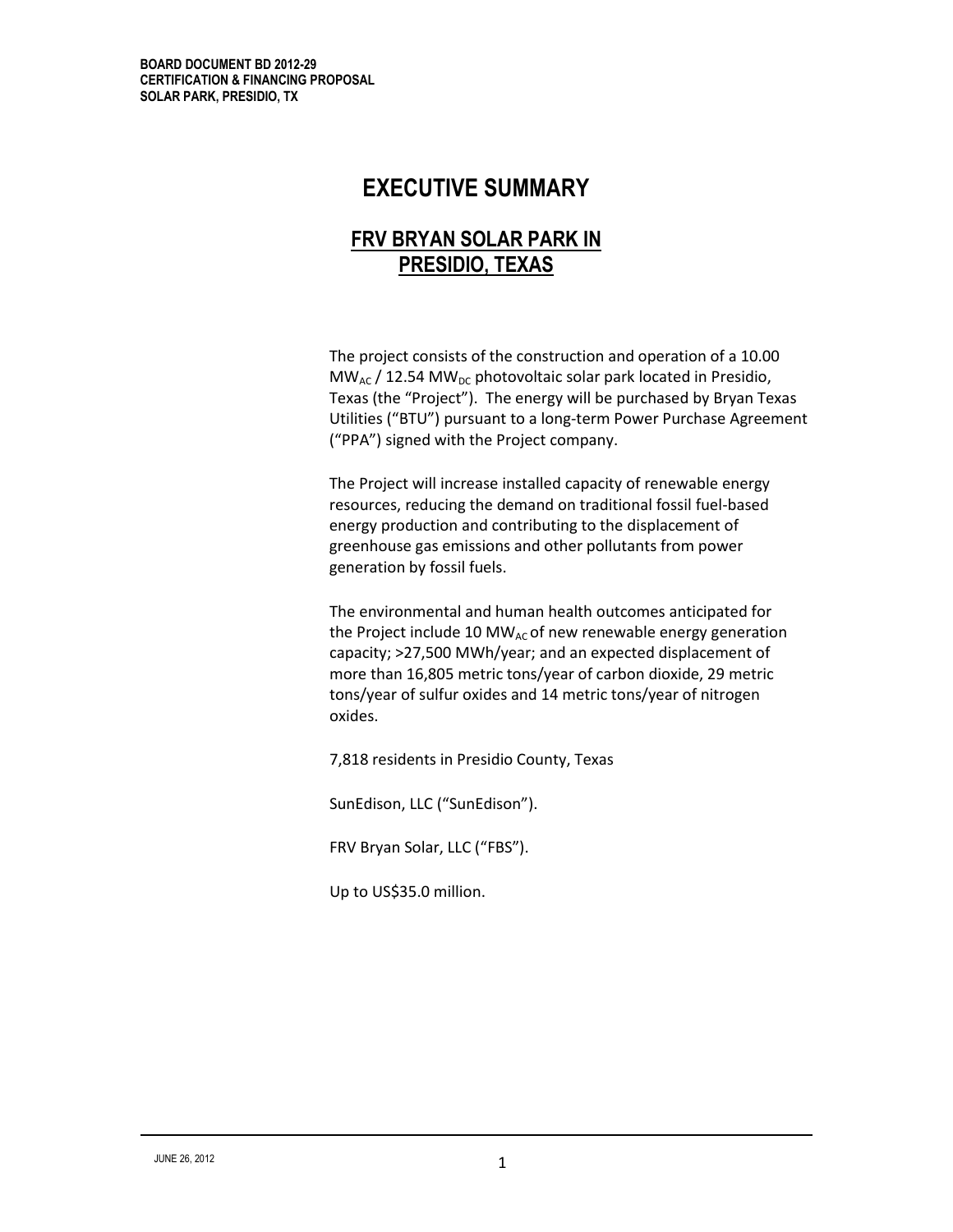# **CERTIFICATION AND FINANCING PROPOSAL**

# **FRV BRYAN SOLAR PARK IN PRESIDIO, TEXAS**

# *Project Type*

The Project falls in the category of clean and efficient energy. The energy generated will reduce demand on traditional fossil-fuel-based energy production, contributing to the displacement of greenhouse gas emissions and other pollutants from power generation using conventional fossil-fuel technologies.

# *Project Location*

The Project site is located in Presidio County, Texas, within three miles of the U.S.-Mexico border.

# *Project Sponsor and Legal Authority*

The **private sector** Project sponsor is SunEdison LLC ("SunEdison" or the "Sponsor"), a whollyowned subsidiary of MEMC Electronic Materials, Inc. (MEMC). SunEdison created a specialpurpose company named FRV Bryan Solar, LLC ("FBS") for the implementation of the Project. FBS is a Delaware-based, limited-liability company registered on January 26, 2010. Its contact representative is Ryan Bennett.

# **2.1.1. Project Description**

# *Geographic Location*

The Project site is located in Presidio County in West Texas. The property is approximately 2.5 miles northeast of the city of Presidio, which is immediately adjacent to the US-Mexico border and directly across the Rio Grande River from the city of Ojinaga, Chihuahua. Figure 1, below, shows the approximate geographic location of the Project.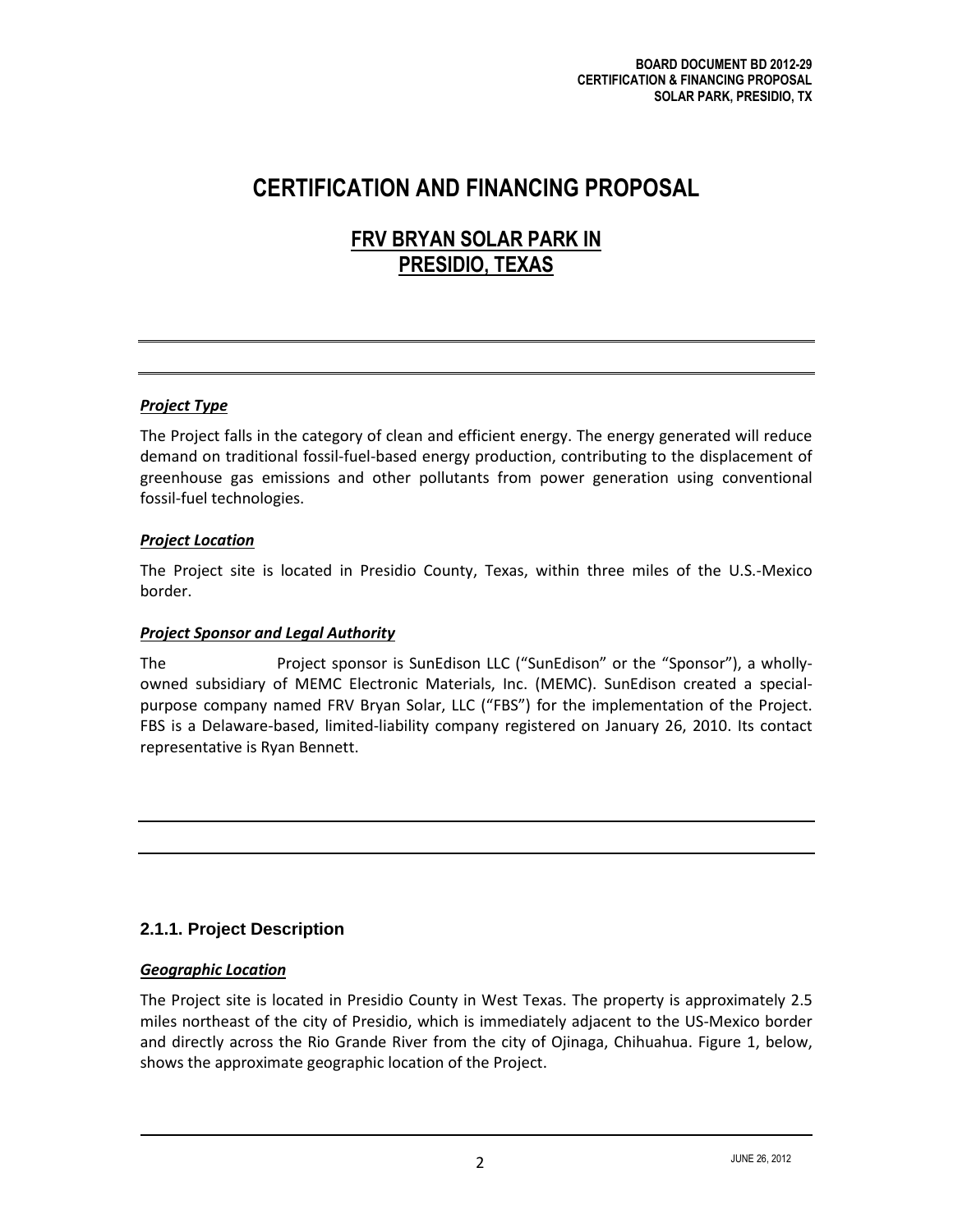

# *General Community Profile*

The Project is expected to directly benefit Presidio County in two ways: (i) via the community's consumption of the electricity generated by the Project, which is expected to provide enough electricity for the equivalent of approximately 800 households<sup>1</sup> and (ii) through the employment opportunities and additional taxes created by the construction and operation of the Project.

According to the 2010 census, Presidio County had 7,818 residents distributed among 3,825 housing units. With regards to median household income (MHI), Presidio County reported an annual average MHI of US\$29,513 for 2006-2010, which compares unfavorably to Texas as a whole (US\$49,646) and the U.S. national average (US\$50,046). Federal offices, retail sales and lodging and food services are the most important economic sectors in the county.<sup>2</sup>

According to the U.S. Department of Labor, in February 2012, the unemployment rate in Presidio County was 11.1%, notably higher than the national average of 8.3%. $3$  The Project is expected to generate approximately 75-80 direct jobs during construction, as well as one (1) permanent, full-time job on site during operation; all jobs will be provided through subcontractors.

# *Local Energy Profile*

 $\overline{a}$ 

The Energy Information Administration (EIA) of the U.S. Department of Energy (DOE) provides a state-by-state reference for information and data covering energy production and demand.

<sup>&</sup>lt;sup>1</sup> Source: U.S. Department of Energy, Energy Efficiency and Renewable Energy, Energy consumption in Texas homes, [http://apps1.eere.energy.gov/states/residential.cfm/state=TX.](http://apps1.eere.energy.gov/states/residential.cfm/state=TX)

<sup>&</sup>lt;sup>2</sup> Source: U.S. Census Bureau, Presidio County Quick Facts 2010.

<sup>&</sup>lt;sup>3</sup> Source: U.S. Department of Labor: Bureau of Labor Statistics.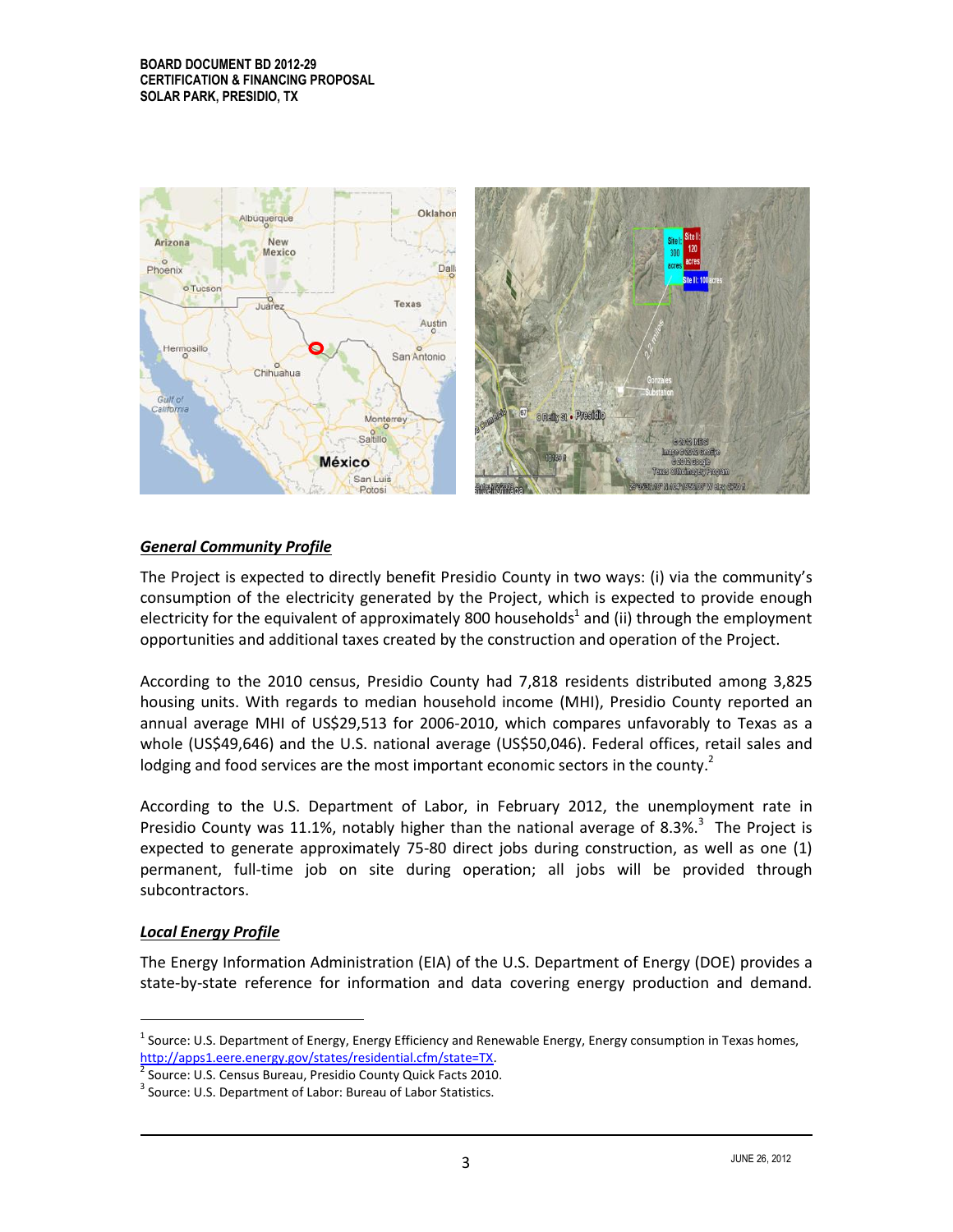Figure 2 from the EIA website shows the location of Texas power plants, its renewable energy potential, and energy sources.<sup>4</sup>



According to the EIA, Texas produces and consumes more electricity than any other state and residential use is significantly higher than the per capita national average. Approximately 75% of the land area in Texas is serviced by the Electric Reliability Council of Texas (ERCOT) power grid. ERCOT manages the flow of electricity to 23 million Texas customers, representing 85% of the state's electric load. The ERCOT grid serves much of the Texas border region with Mexico, except for El Paso County. The following ERCOT graph shows generation capacity, portfolio, and peak demand on the ERCOT grid.

 $\overline{a}$ 

<sup>&</sup>lt;sup>4</sup> Source: U.S. Department of Energy, Energy Information Administration (EIA), State Energy Profiles – Texas, 2009.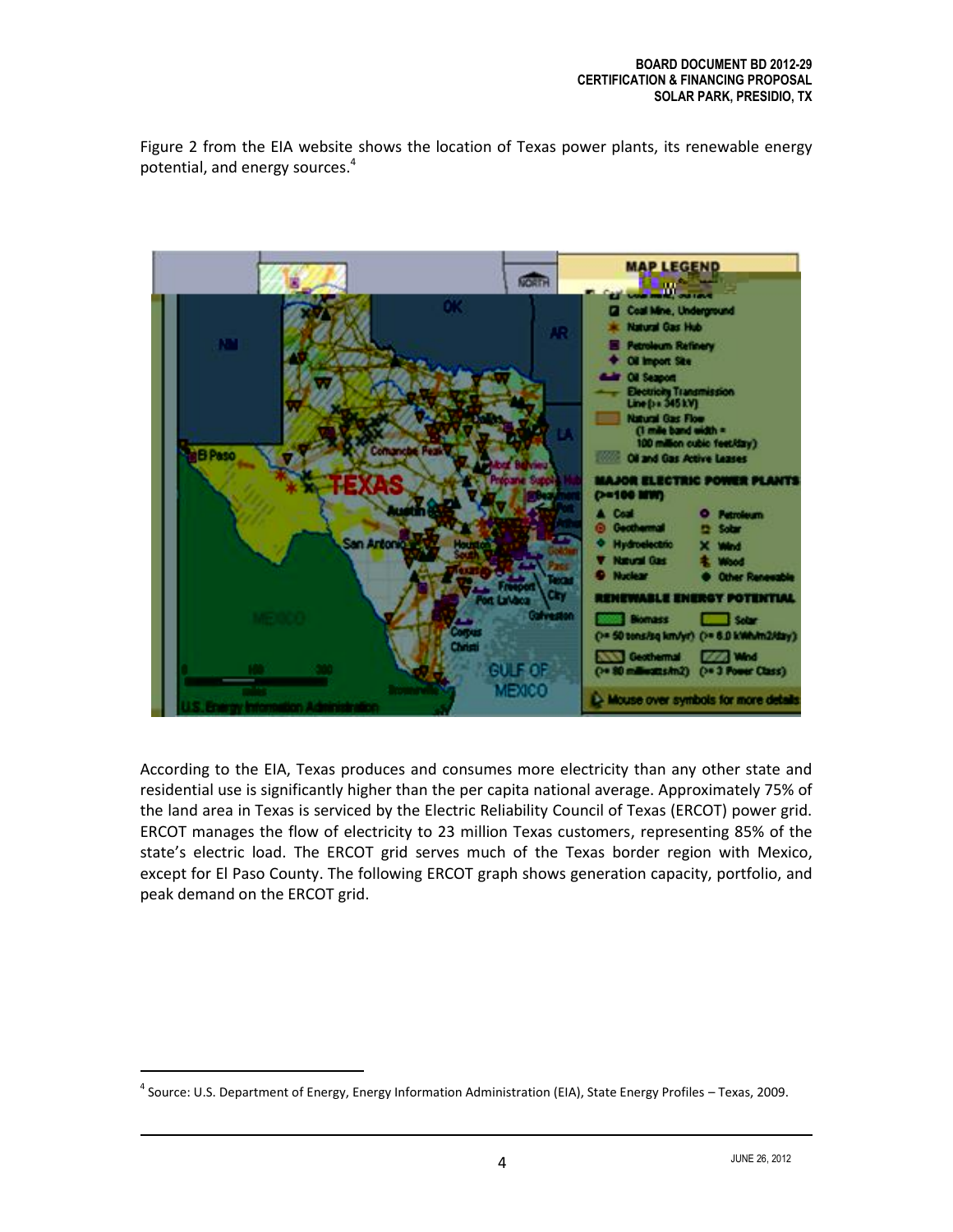

In 2011, the installed capacity available from renewable sources in ERCOT represented nearly 14% of the generation sources available. However, only approximately 9% of the electricity generated was actually supplied by renewable sources, which includes biomass, geothermal, hydroelectric, solar, and wind generation assets; the remaining 91% was supplied by coal, natural gas, and nuclear power plants.<sup>5</sup> Texas leads the nation and is fifth in the world in installed wind generation capacity. At the end of 2011, ERCOT had 35,000 MW of active generation requests under review, including: 19,400 MW of wind, 9,000 MW of natural gas, 3,600 MW of coal, 940 MW of solar, 100 MW of biomass, and 1,600 MW of other sources. This generation mix reflects the growing trend of renewable energy displacing traditional fossil fuelbased energy production.

The Project will sell the generated electricity to Bryan Texas Utilities (BTU). Currently, BTU's energy comes from a variety of fuel sources. Natural gas represents 68% (277 MW) of its current generation capacity, from four active gas-fired power plants located throughout the state. Coal is the second largest source of generation, currently accounting for 25% (102 MW) of capacity. BTU's coal generation is provided via a partnership with the Texas Municipal Power Agency (TMPA), and BTU owns a 21.7% stake in the Gibbons Creeks coal plant. Wind makes up the

<sup>&</sup>lt;sup>5</sup> Source: ERCOT Quick Facts, http://www.ercot.com/content/news/presentations/2012/ERCOT Quick Facts - Jan 2012.pdf.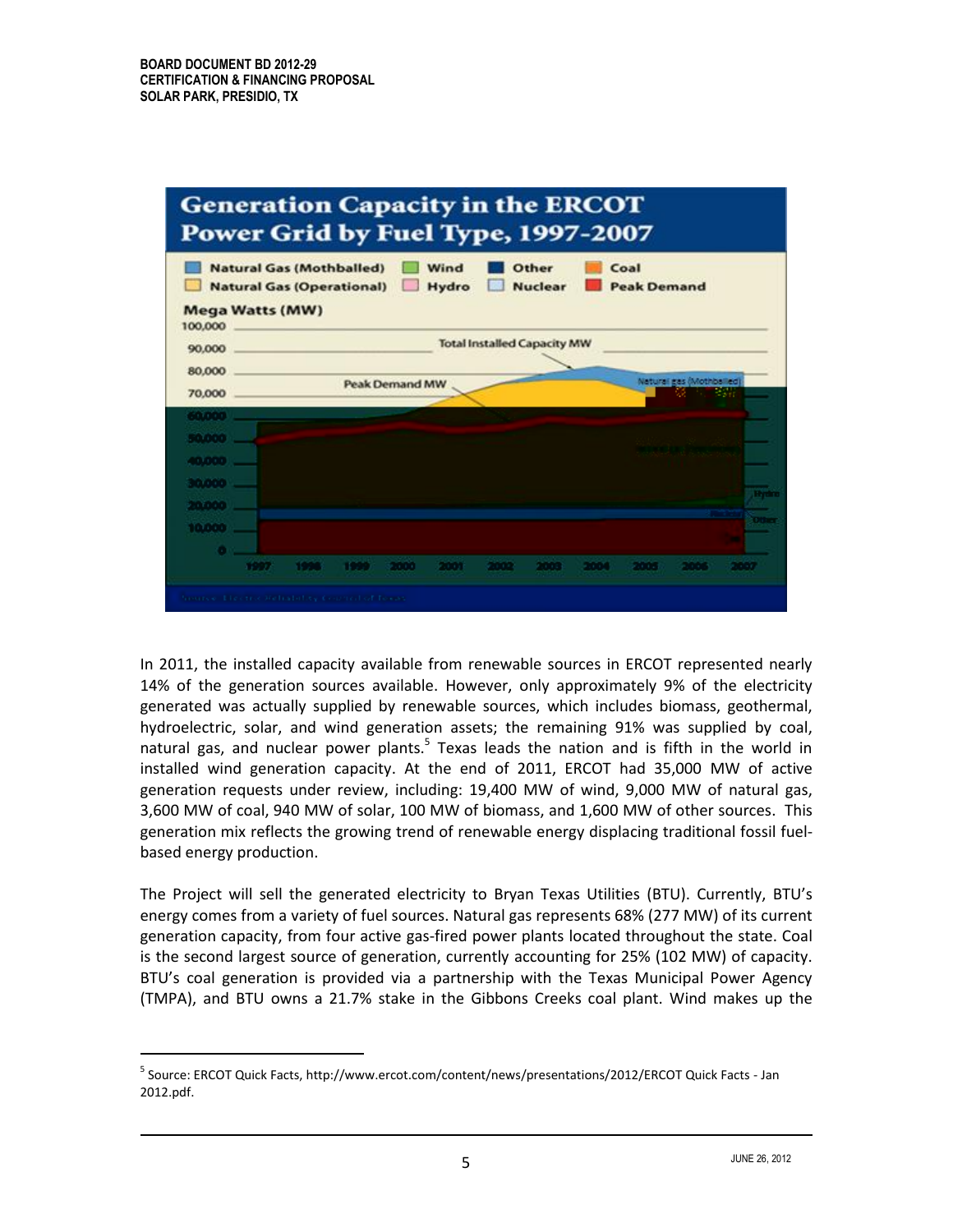remaining 7% (30 MW) of generation capacity. Table 1 shows the energy mix for BTU compared to the state energy mix.

|                         | 68% | 46.4% |
|-------------------------|-----|-------|
| Natural gas and oil     |     |       |
| Coal                    | 25% | 36.5% |
| <b>Nuclear</b>          |     | 10.0% |
| Hydroelectric           |     | 0.3%  |
| <b>Other Renewables</b> | 7%  | 6.8%  |
| Other purchased power   |     | n/a   |

\* Source: BTU

\*\* Source: U.S. Energy Information Administration, Form EIA-923 "Power Plant Operators Report n/a = not applicable

#### *Project Scope and Design*

The Project site is located on a 520-acre parcel in Presidio County, Texas. The scope of the Project is to design, build and operate a 10 MW<sub>AC</sub>/12.5 MW<sub>DC</sub> solar park consisting of traditional crystalline silicon ("c-si") photovoltaic solar panels mounted on single-axis trackers. BTU will purchase the electricity produced under a 25-year PPA. The Project will interconnect to the Gonzales substation located two miles from the site.

The electricity generated by the Project is expected to be consumed by customers within Presidio County, which is well within NADB and BECC's border jurisdiction. However, energy produced will be credited against BTU power demand for retail consumption. BTU is a regulated municipal utility based in Bryan, Texas.

The Project is expected to begin construction on or before September 15, 2012, with commercial operation (COD) initiating on December 31, 2012. Table 2 presents a non-exhaustive list of key implementation tasks.

| Solar resource assessment              | Completed     |  |
|----------------------------------------|---------------|--|
| EPC contract*                          | In progress   |  |
| Project site lease                     | In progress   |  |
| Environmental assessment               | Completed     |  |
| PPA with BTU                           | Signed        |  |
| Interconnection Agreement with AEP     | Signed        |  |
| Environmental and construction permits | In progress   |  |
| Independent engineer's report          | In progress   |  |
| Commercial operation date (COD)        | December 2012 |  |

\* EPC = Engineering, procurement and construction contract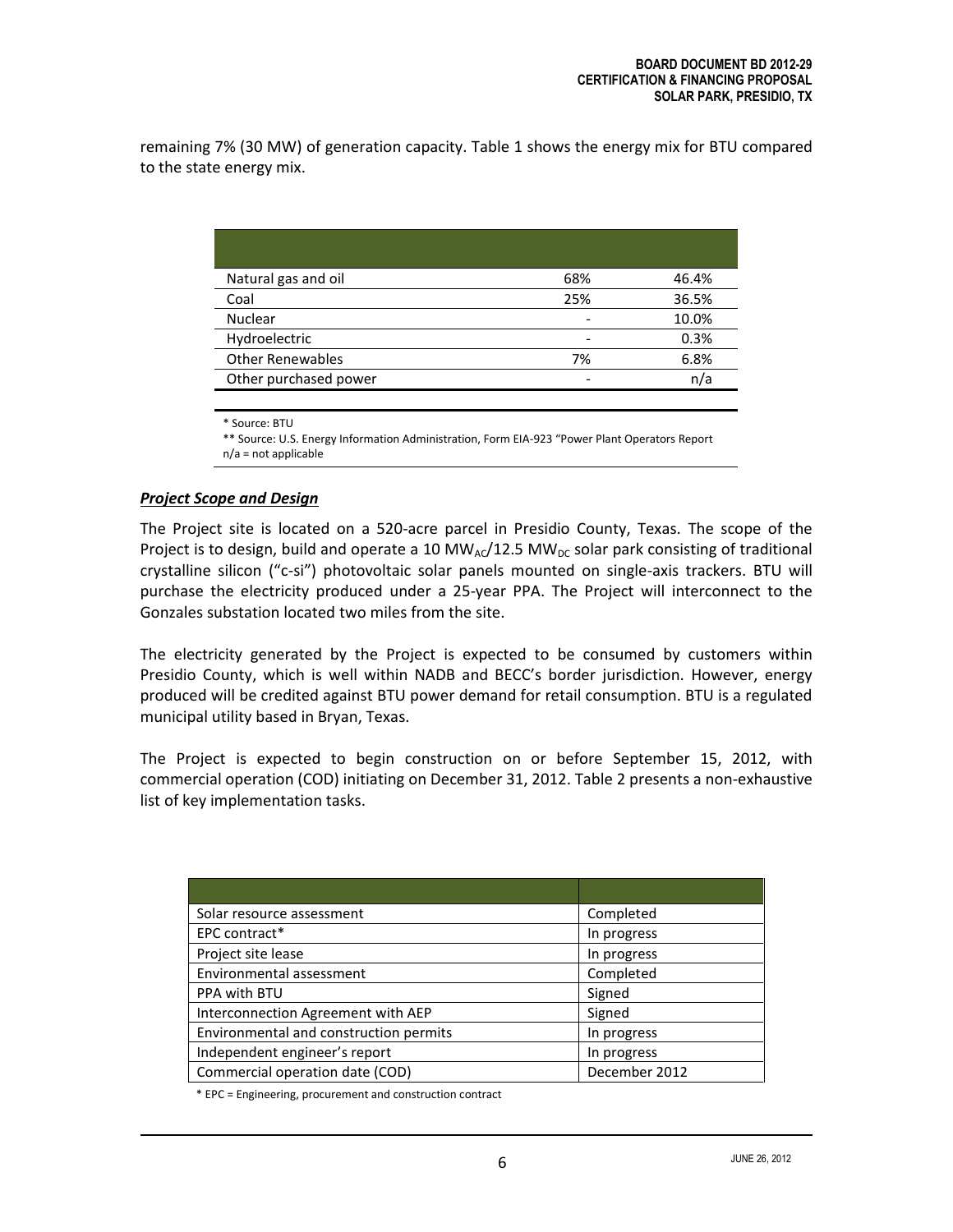# **2.1.2. Technical Feasibility**

#### *Selected Technology*

The Project will be constructed using MEMC polycrystalline photovoltaic solar modules mounted on a series of single-axis trackers from Array Technologies and will utilize SMA Inverters. The Sponsor evaluated different technologies in the solar market, taking into consideration the site characteristics, solar resource, total energy costs, equipment performance and market standard guaranty requirements.

All equipment providers and models have been selected on the merits of price and quality. An optimization analysis was performed to assess best technologies from the standpoint of profitability. In addition, SunEdison has developed relationships with the technology providers beyond a single project, providing economies of scale for several projects in its pipeline.

Below is a description of the main components of the Project:

- *Modules*: The modules chosen for the Project are the MEMC-P280AMA Multi-crystalline Solar Module. A first-class industry warranty will be provided, consisting of a 10-year limited warranty on materials and workmanship. MEMC modules are assembled with components with proven track records, and there are currently 43 MW of these panels installed in the United States. MEMC implements rigorous quality controls in accordance with industry practices.
- *Trackers*: The horizontal single-axis trackers that have been selected for the Project are manufactured by Array Technologies (ATI), a leader in the industry with a 15-year track record in the production of solar trackers. The modules are mounted on a structure that is aligned into north-south rows. The tracking mechanism rotates the modules from east to west in the course of each day to ensure they continually face the sun. ATI has installed their trackers on more than 40 sites worldwide that together represent 40+ MW of installed capacity. A GPS-based system will be used to control the tracking system.
- *Inverters*: The inverters selected for the Project are manufactured by SMA Solar Technology AG (SMA), are certified by the Underwriters Laboratories (UL) and meet the criteria set forth in the Institute of Electrical and Electronics Engineering (IEEE) standard IEEE 1547. SMA inverters also meet the frequency response test requirement set by ERCOT. The inverter models that will be used are rated at 500 kW of AC output.
- *Interconnection*: The Project has an executed interconnection agreement with AEP Texas North Company, the owner of the grid at the interconnection point. The Project will interconnect to the Gonzales substation that connects via a single 69 kV line to the Alamito Creek substation 50.5 miles away. The point of interconnection is located at the dead-end transmission structure outside the substation that terminates the aforementioned 69 kV transmission line from the Gonzales substation.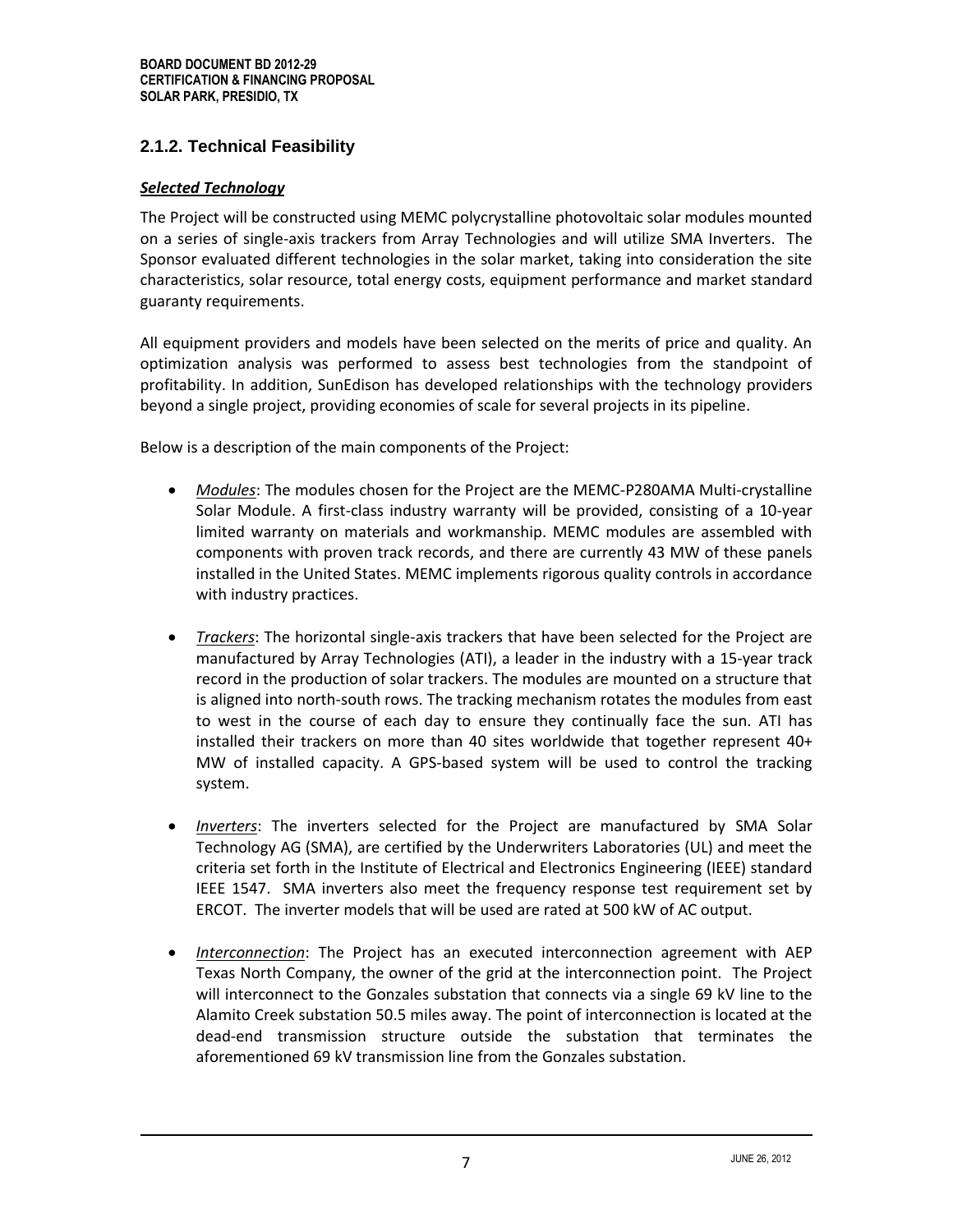

 *Monitoring and control system*: A SCADA system will be used to monitor remotely, track, and document the performance of the PV system relative to its predicted output. The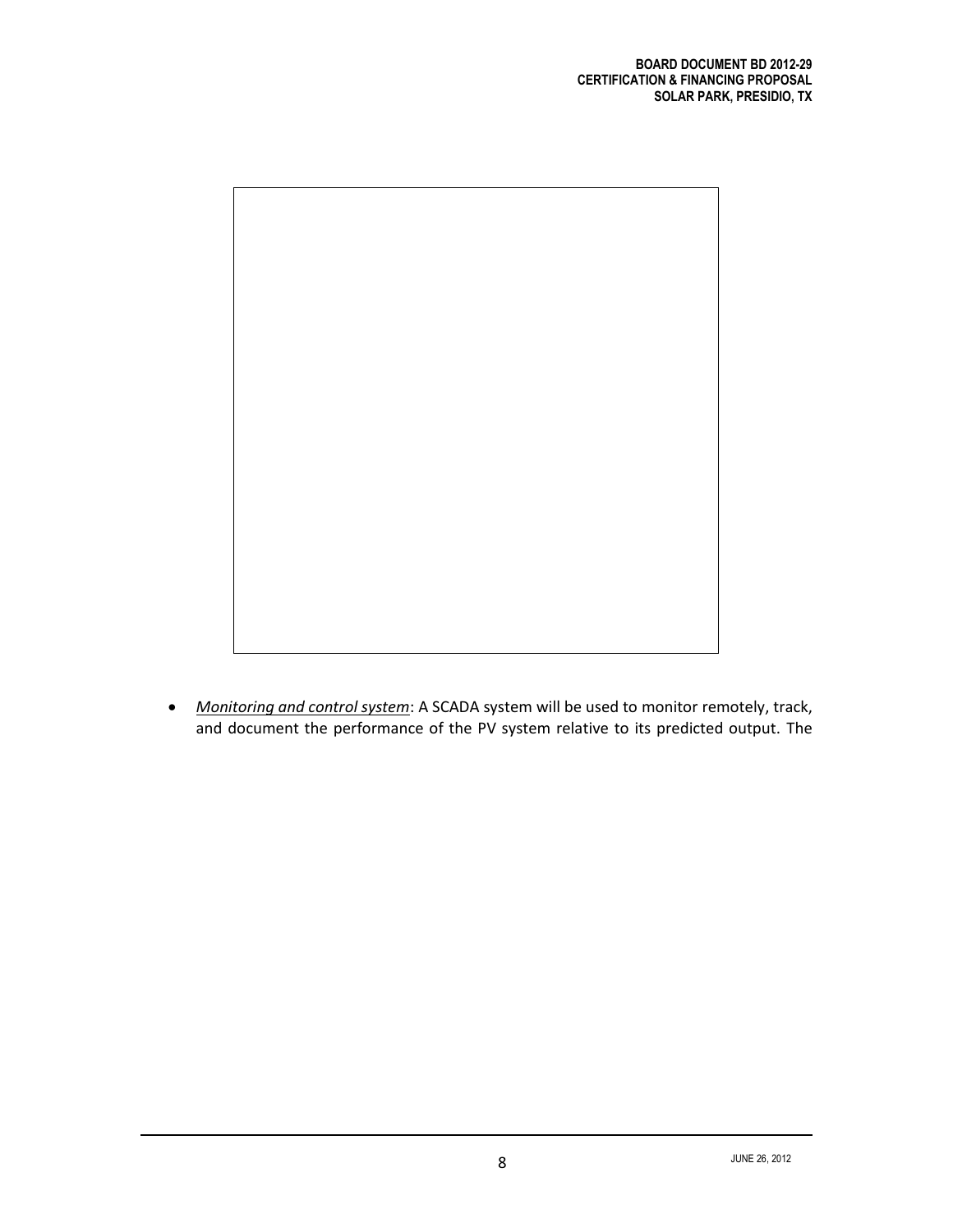year. The Interstate Renewable Energy Council ranked Texas tenth nationally for grid-connected photovoltaic (PV) cumulative installed capacity in its U.S. Solar Market Trends Report 2010.<sup>6</sup>



# **2.1.3. Land Acquisition and Right-of-way Requirements**

The Project site is located in Presidio County, Texas, on approximately 520 acres of leased private land, about 2.5 miles northeast of the town of Presidio. The property is in the Rio Grande river basin and the Cibolo-Red Light watershed. Access to the property is provided via an unnamed ranch road off FM 170, east of Presidio. Currently, the immediate surrounding area is utilized for farming and low density residential development.

 $\overline{a}$ 

<sup>6</sup> Source: *U.S. Solar Market Trends 2010*, Interstate Renewable Energy Council.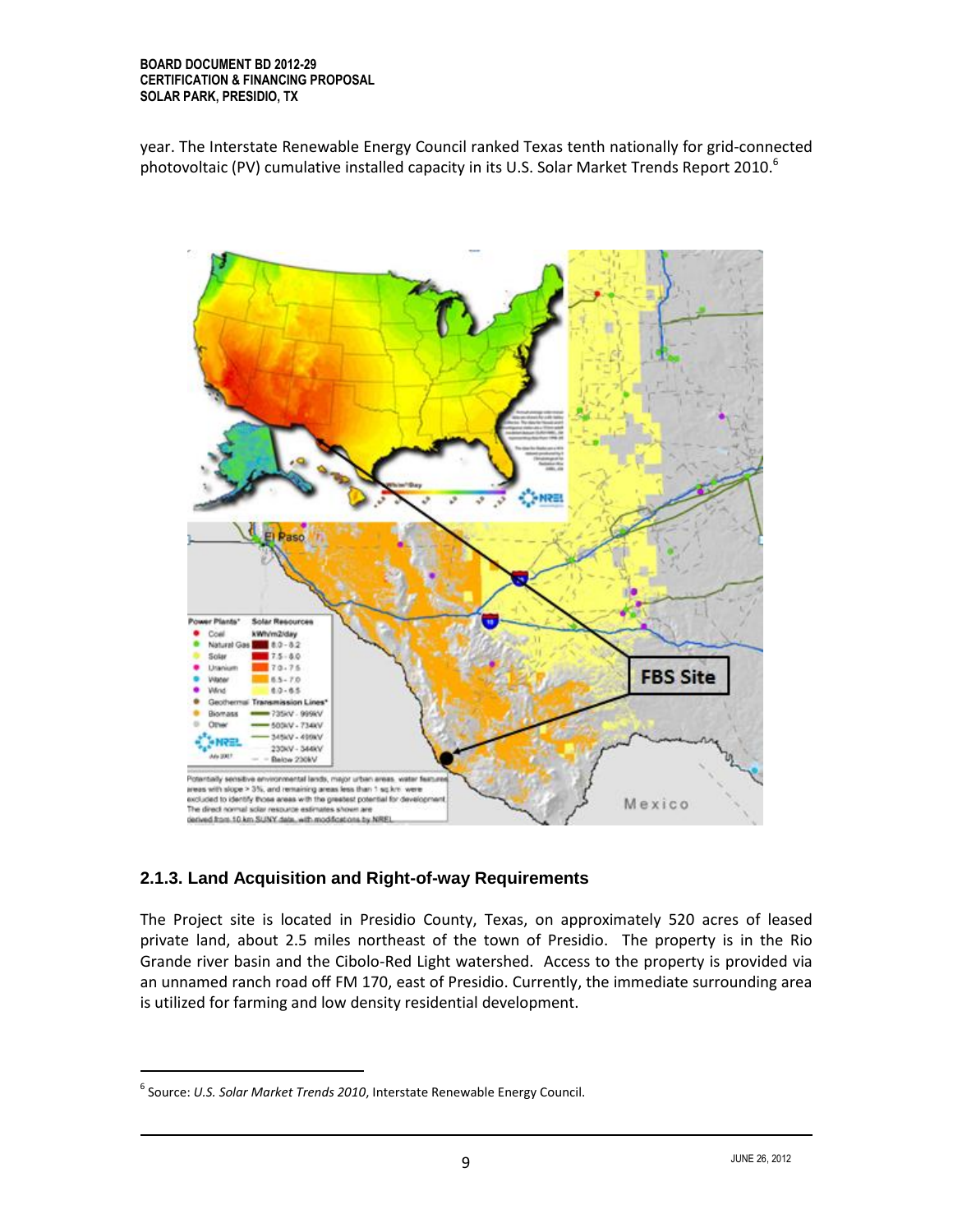The property is underdeveloped ranchland with no other improvements except for an overhead distribution power line and the unpaved main ranch road that transverses the property in a northeast-southwest direction. FBS and two landowners have fully negotiated the terms of the long-term (30-year) lease agreement for the Project, plus two five-year extension options under the same terms and conditions. One lease agreement is pending for a 100-acre tract.



# **2.1.4. Management and Operations**

SunEdison, which develops, finances, installs, and operates power plants using proven photovoltaic technologies, currently manages approximately 500 MW of renewable energy capacity, including over 550 rooftop and ground-mounted solar systems. It is the first owner/operator in the U.S. to exceed 200 GWh of solar electricity generation. The Project's design will be finalized once an Engineering, Procurement, and Construction (EPC) subcontractor has been selected. SunEdison, which has successfully supervised construction on 355 solar facilities in the U.S., will provide onsite project management and coordinate all contractors through an EPC contract signed with the Project company.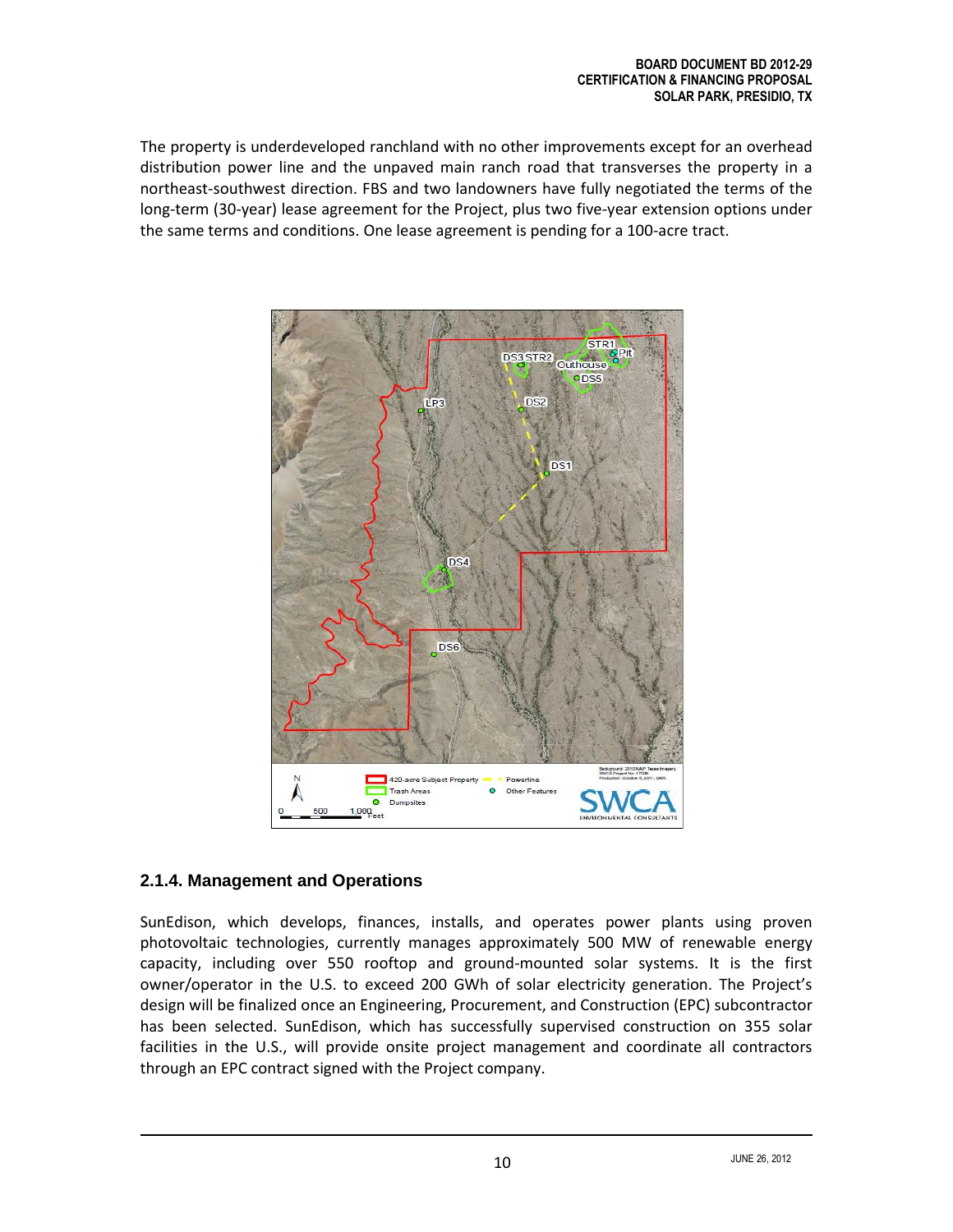Solar photovoltaic systems are highly reliable and require minimal maintenance. The Project will enter into a long-term, fixed-price contract with a subsidiary of SunEdison (the "O&M Provider") to provide a comprehensive O&M program for the Project. The O&M Provider will operate the solar facility in accordance with an operations and maintenance agreement that, at a minimum, shall provide for the following services:

- Operating the solar facility;
- Performing routine and non-routine maintenance on the solar facility during and after the EPC warranty period;
- Providing all materials and services necessary for solar facility maintenance;
- Monitoring the operations of the Project via the computer monitoring system;
- Performing all duties to the standard mandated by the PPA;
- Complying with all regulatory obligations;
- Developing operating and safety plans; and
- Maintaining all Project information and facility data, including providing reports to its stakeholders.

The Project will be designed to operate automatically with minimal human intervention. Built-in telemetry will allow monitoring, control and problem diagnosis, maximizing system availability and power output over the Project's expected life. The SCADA system includes hardware and software that record and visualize inverter and PV string-level diagnostics. This information helps to troubleshoot problems remotely, so that issues can be corrected on the first site visit.

# **2.2.1. Compliance with Applicable Environmental Laws and Regulations**

#### *Applicable Laws and Regulations*

Texas established a Renewable Portfolio Standard (RPS) as part of the state's electricity industry restructuring legislation, which was designed to increase the delivery of renewable electricity with associated environmental benefits to the people of Texas. The RPS initially mandated that electricity providers collectively generate 2,000 MW of additional renewable energy by 2009.<sup>7</sup> In 2005, the Texas Legislature approved a much more aggressive RPS, increasing the state's total renewable energy mandate to 5,880 MW by 2015 and 10,000 MW in 2025. $^8$  The state RPS requirement is apportioned among competitive retail entities based on their market share of retail sales. In a related action, the Public Utility Commission of Texas (PUCT) established a Renewable Energy Credit (REC) trading program that allows for the purchase of RECs to achieve the mandated RPS requirement.

 $^7$  Texas Renewable Portfolio Standard, State Energy Conservation Office.

 $^8$  Ibid.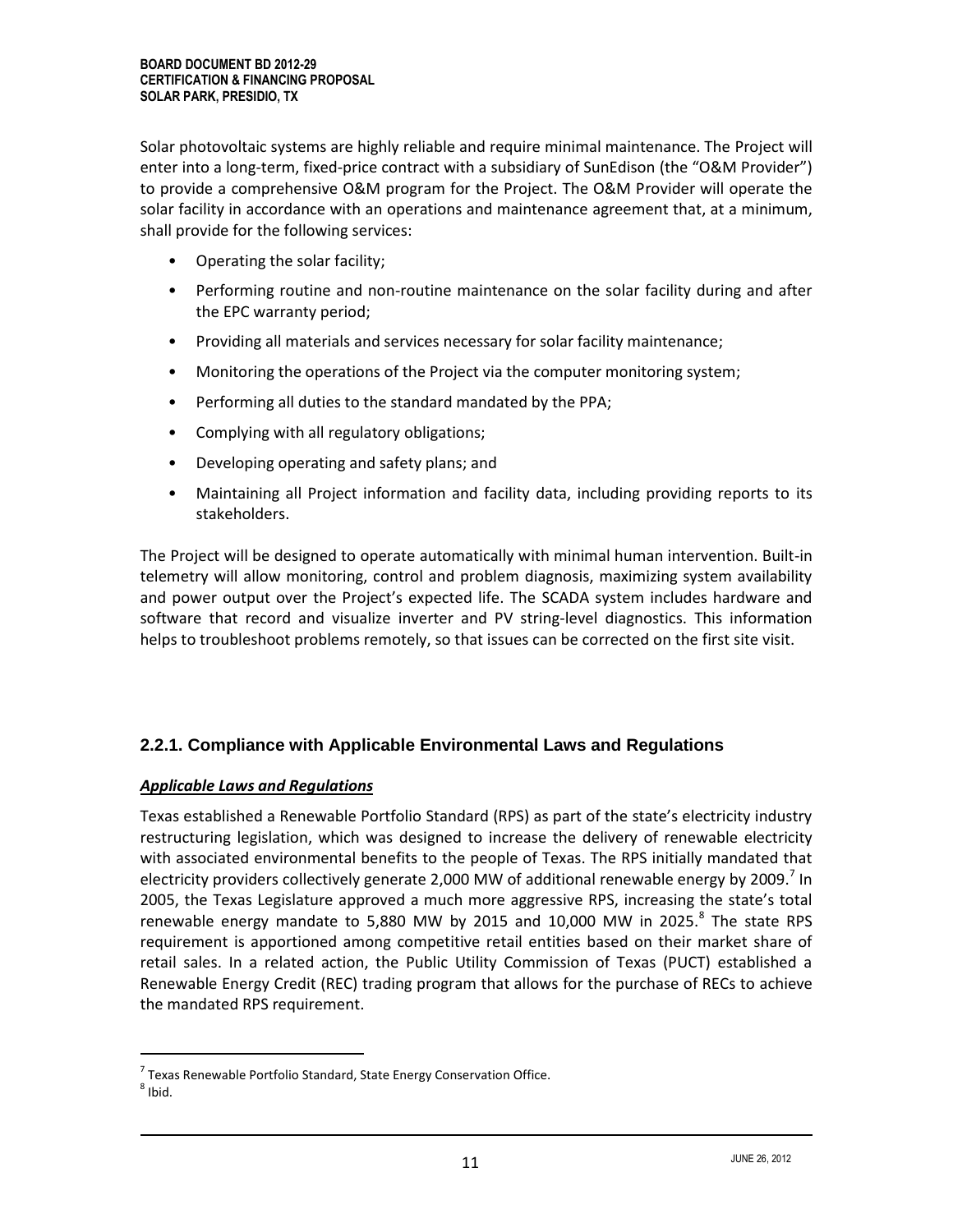There are no state guidelines in Texas for solar plant siting. Counties can discourage, but cannot prohibit, power plant development. As part of the environmental site assessment, the Sponsor considered the following regulations to determine applicability to the proposed Project:

- *National Historic Preservation Act (NHPA)*. The legislation is intended to preserve historical and archaeological sites and requires federal agencies with jurisdiction over a specific site to take into account the effects of a project on any cultural resources listed or eligible for listing on the National Register of Historic Places (NRHP) at the site. The NHPA also requires that the same federal agencies afford the State Historic Preservation Office (SHPO), any potentially affected Native American tribe, and the Advisory Council on Historic Preservation an opportunity to comment on a project. This is known as the Section 106 Review (16 USC 470).
- *U.S. Fish and Wildlife Services (USFWS)*. Species listed as threatened or endangered by USFWS are protected by the Endangered Species Act of 1973, as amended. Section 9 of the ESA prohibits the take of threatened and endangered species; "take" is defined as "harass, harm, pursue, shoot, wound, kill, trap, capture, or collect, or attempt to engage in any such conduct." Generally, the USFWS considers modification of regularly occupied endangered species habitat to constitute harm and, therefore, be a violation of the ESA. No threatened or endangered species were identified on the Project site.
- *Texas Code of Health and Safety*. Section 711.011 of the Texas Health and Safety Code states that any person who discovers an unknown or abandoned cemetery shall file notice of the cemetery with the county clerk in the county in which the cemetery is located. The notice must contain a legal description of the land on which the unknown or abandoned cemetery is found, describing the approximate location of the cemetery and the evidence of the cemetery.

# *Environmental Studies and Compliance Activities*

# *Environmental Site Assessment*

The Sponsor hired a consultant to conduct an Environmental Site Assessment (ESA) of the 520 acre Project site, which consists of two tracts: one property covering approximately 300 acres and an adjacent property of roughly 220 acres. The ESA was performed in accordance with the American Society for Testing and Materials (ASTM) E 1527-05 guidance document, Standard Practice for Environmental Site Assessments.

The purpose of the ESA is to identify, to the extent feasible and pursuant to the practice described in ASTM E 1527-05, recognized environmental conditions associated with the specified property. Recognized environmental conditions are the presence or likely presence of a hazardous substance, including petroleum products, on the specified property under conditions that indicate an existing release, past release, or a material threat of a release of any such substance into structures on the specified property, including the soil surface, groundwater, or surface water of the specified property.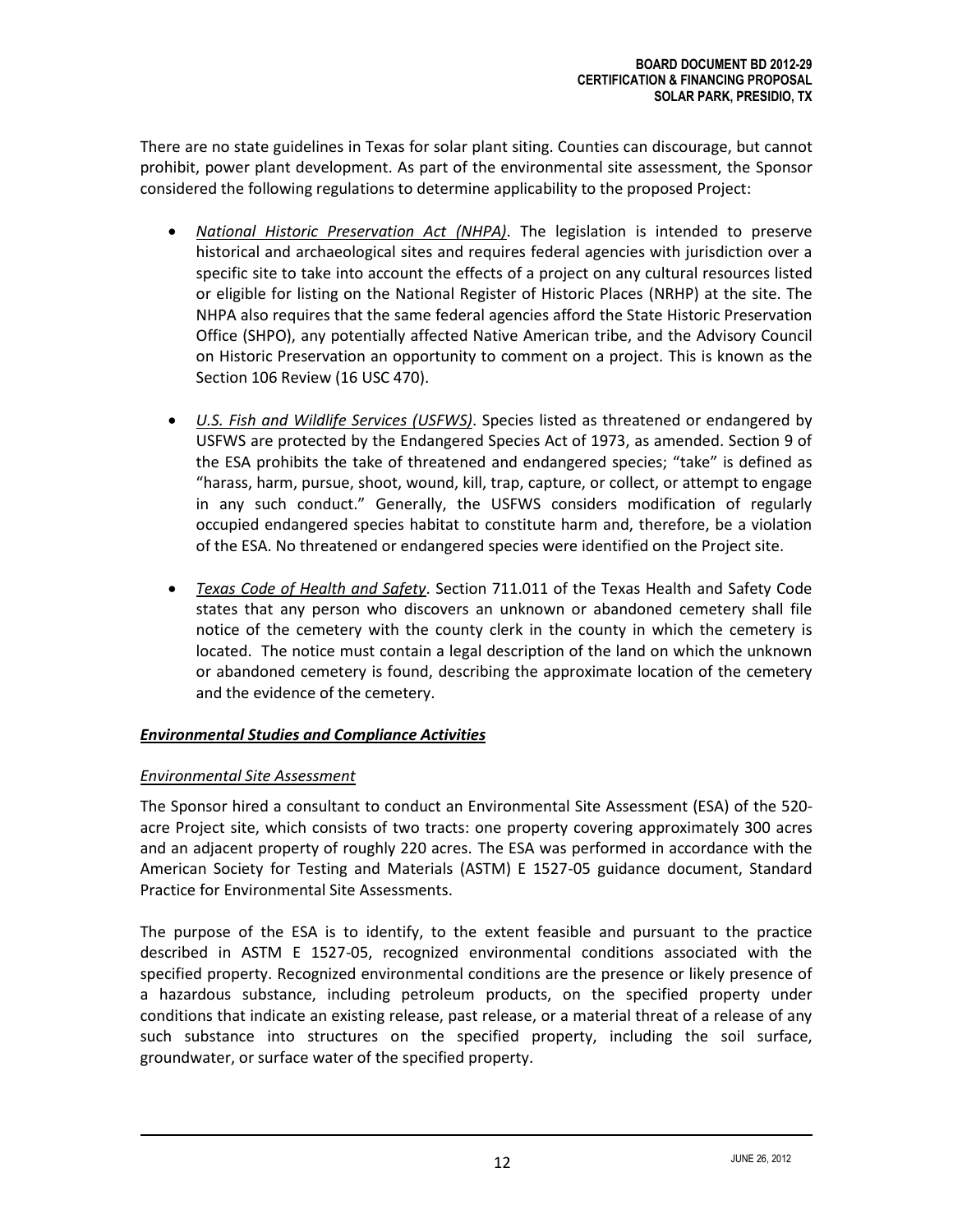Tasks involved in the ESA included historical records and regulatory review, an on-site inspection, landowner interviews, and a reconnaissance of the surrounding area. A summary of results is presented below:

- *Site overview and historical records search*: The subject property is located in an area that has historically been used for ranching. Currently, the immediate surrounding area is still utilized for ranching and low density residential development.
- *Property ownership and occupant information*: The Sponsor is leasing the subject property for the solar Project. There are no current occupants on the subject property.
- *Records search*: Regulatory database information regarding the spill or potential presence of hazardous waste in facilities and/or properties within the ASTM-mandated search radius of the subject property was reviewed by the consultant. No sites were identified within or immediately adjacent to the subject property.
- *Geological and hydrogeological profile*: The consultant reviewed Federal Emergency Management Agency (FEMA) floodplain data for the subject property, which revealed that the subject property is located outside of the 100-year floodplain. An examination of aerial photos and a review of U.S. Fish and Wildlife Service National Wetland Inventory data indicate no evidence of wetlands on the subject property.
- *Vegetation*: The entire Project area is comprised of one vegetation community, scrubshrub upland. Commonly observed species included creosote bush (*Larrea tridentata*), catclaw (*Acacia greggii*), honey mesquite (*Prosopis glandulosa*), Spanish dagger (*Yucca treculeana*), strawberry cactus (*Echinocereus enneacanthus*), prickly pear (*Opuntia engelmannii*), knife-leaf condalia (*Condalia spathulata*), and ocotillo (*Fouquieria splendens*).

# *Endangered Species Evaluation*

The Sponsor hired a consultant to conduct an evaluation of the project area for the potential for federally listed threatened and endangered species to occur in or adjacent to the proposed solar plant Project area. The consultant reviewed existing literature sources and conducted field reconnaissance to determine if habitats suitable to support listed species occur in or adjacent to the Project area. Eight (8) federally listed species and candidate species (USFWS 2011) were identified as having the potential to occur in Presidio County, Texas. Four of the species are federally listed as endangered, three are listed as threatened, and one has been designated as a candidate for federal listing as threatened or endangered. None of the species are expected to occur within the Project area. No adverse impacts to federally-listed species are anticipated from construction and operation of the Project.

# *Cultural Resources Report*

The Sponsor hired a consultant to conduct an intensive archaeological survey of the Project. Although the Project is not currently subject to federal or state cultural resource regulations, the Sponsor undertook these cultural resource investigations in anticipation of possible future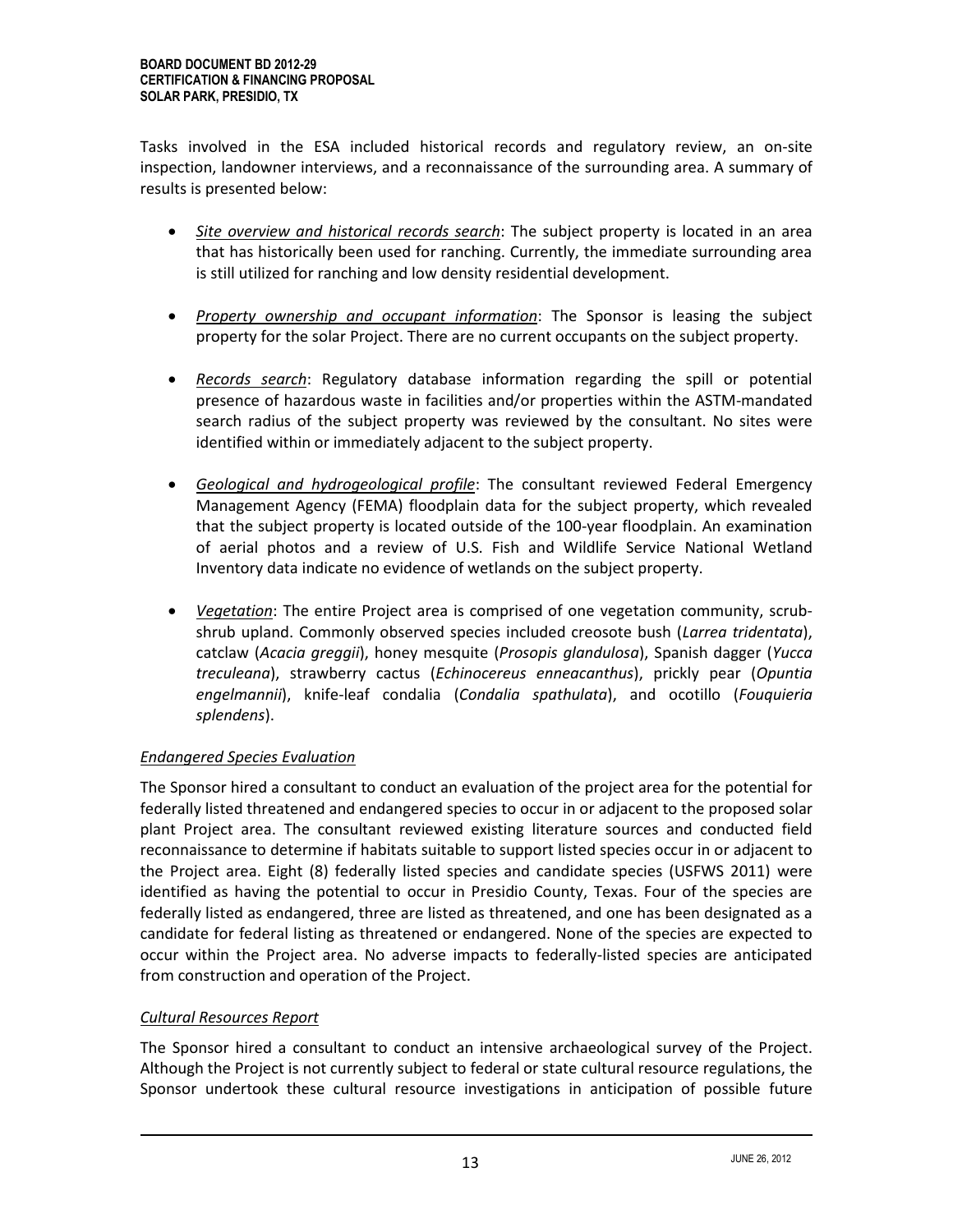compliance with the requirements of Section 106 and the NHPA. As part of its due diligence, SunEdison has carried out these actions to determine the potential effect of the proposed Project on cultural resources.

The background review revealed that there were no previously recorded archaeological sites within the Project area. On the other hand, field investigations resulted in the documentation of five archaeological sites, three of which are directly within the survey area. These sites are all surficial scatters of prehistoric material and are likely raw material quarry sites. Due to the sparse and ephemeral nature of the site and lack of diagnostic artifacts or cultural features, these sites are considered ineligible for inclusion in the NRHP.

Millington-Ornelas Cemetery is a previously unrecorded historic age cemetery located approximately 150 meters to the east of the survey area. The cemetery contains at least 31 historic age burials dating from the 1920s to the late 1970s. Given its status as an unrecorded cemetery, the consultant documented the cemetery pursuant to Section 711.011 of the Texas Health and Safety Code. The site is currently outside the boundary of the survey area and the overall Project area and, therefore, no additional research or changes to the current design specifications are required.

# *Delineation of U.S. Waters*

Seventy-nine aquatic resources and numerous rills within the Project area were identified. All aquatic resources could be considered waters of the U.S. based on their eventual hydrologic connection to the Rio Grande River, which is traditionally considered navigable water. The rills, would be considered non-jurisdictional as they are highly erosional and do not have a reliable ordinary high water mark (OHWM). According to the USACE (2008b), the OHWM is the defining element for identifying the lateral limits of non-wetland waters under section 404 of the Clean Water Act (CWA). In correspondence dated June 2012, the USACE determined that an authorization is not required for the Project.

# *Pending Environmental Tasks and Authorizations*

No formal environmental authorizations are pending.

# *Compliance Documentation*

No formal environmental authorizations are required for the Project.

# **2.2.2. Environmental Effects/Impacts**

There is a need for affordable and environmentally beneficial alternatives to conventional fossilfuel-derived energy sources. Additionally, renewable energy projects create an opportunity to generate electricity without the same atmospheric emissions generated by fossil-fuel-based plants.

Sunlight is a source of renewable energy, which means it can be produced without depletion of natural resources. It is a clean form of renewable energy and is currently used in many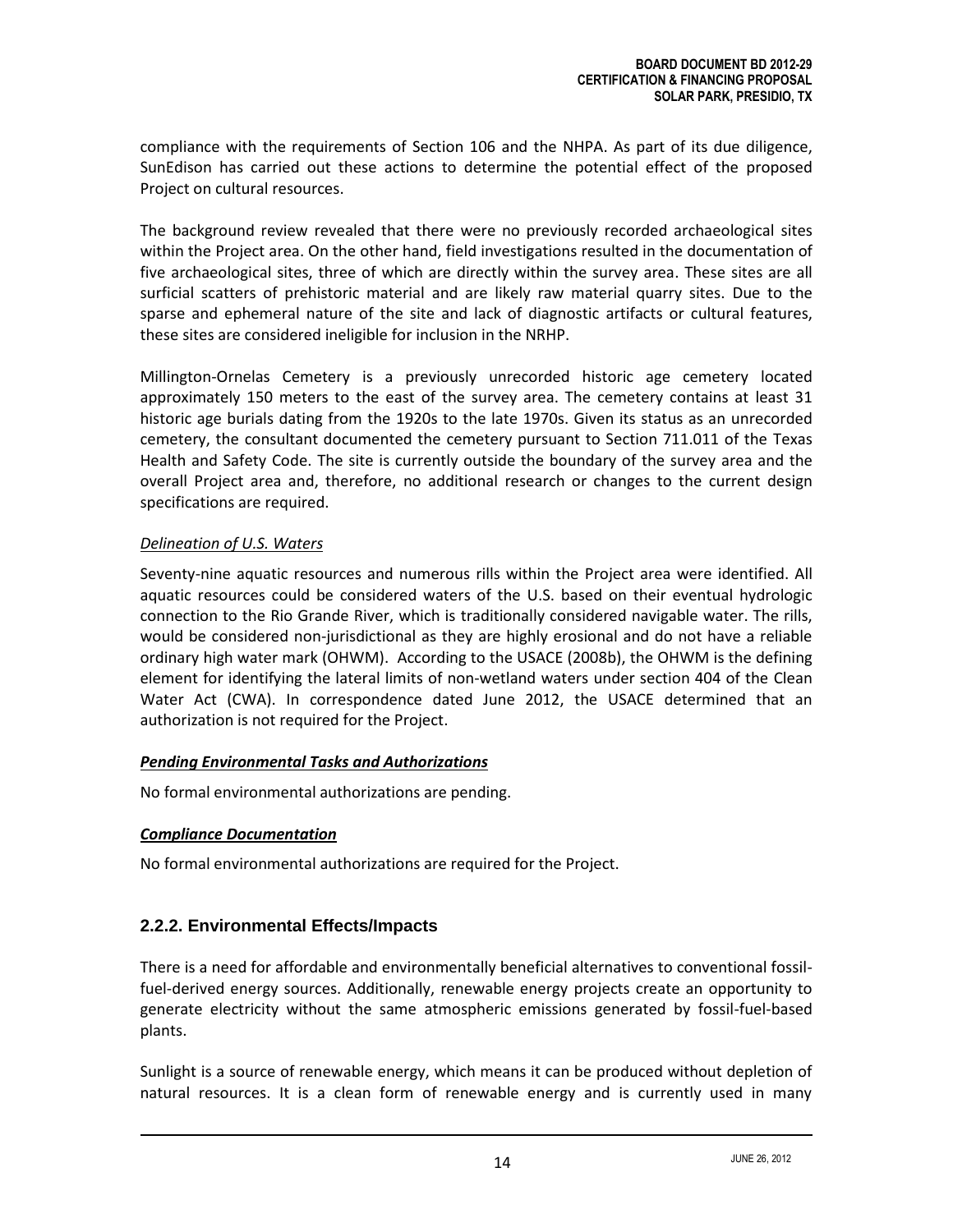developed and developing nations to meet their demand for electricity. Solar power does not produce waste byproducts that require disposal or gas emissions that contribute to air pollution. It does not consume or pollute water. Water may be used in small amounts for the cleaning of panels from time to time. Any water used for cleaning purposes will be disposed of at appropriate facilities and in accordance with environmental regulations. The Project provides an opportunity to displace greenhouse gases (GHG) and other pollutants produced by traditional fossil-fuel-based energy generation, while providing the residents of the border region with a safe and reliable energy alternative.

#### *Existing Conditions and Project Impact – Environment*

Historically, the United States has depended to a great extent on fossil fuels for the generation of energy. This conventional energy development can affect the natural environment due to the harmful emissions related to the generation process, including the release of GHG, as well as other pollutants, such as sulfur dioxide  $(SO<sub>2</sub>)$  and nitrogen oxides (NOx).

Current electricity generation for Texas relies on a mix of energy production technologies including: coal (36%), natural gas (45%), nuclear (10%), other renewables (7%) and others (2%). Based on nearly 411 million MWh of net power generation in Texas in 2010, 252 million metric tons of  $CO<sub>2</sub>$ , 429,892 metric tons of SO<sub>2</sub>, and 205,601 metric tons of NO<sub>x</sub> were emitted.

| Coal                                                                                                                                                                                  | 150,172,832 |  |
|---------------------------------------------------------------------------------------------------------------------------------------------------------------------------------------|-------------|--|
| Natural Gas                                                                                                                                                                           | 186,882,238 |  |
| Petroleum                                                                                                                                                                             | 708,481     |  |
| Other Gases <sup>1</sup>                                                                                                                                                              | 3,290,570   |  |
| Nuclear                                                                                                                                                                               | 41,335,248  |  |
| Hydroelectric                                                                                                                                                                         | 1,262,832   |  |
| Other Renewables <sup>2</sup>                                                                                                                                                         | 27,704,828  |  |
| Other $3$                                                                                                                                                                             | 339,017     |  |
| <sup>1</sup> Other gases include blast furnace gas, propane gas, and other manufactured and waste<br>gases, derived from fossil fuels.                                                |             |  |
| <sup>2</sup> Other Renewables includes biogenic municipal solid waste, wood, black liquor, other                                                                                      |             |  |
| wood waste, landfill gas, sludge waste, agricultural byproducts, other biomass, geothermal,                                                                                           |             |  |
| solar, photovoltaic energy, and wind                                                                                                                                                  |             |  |
| <sup>3</sup> Other includes non-biogenic municipal solid waste, batteries, chemicals, hydrogen, pitch,<br>purchased steam, sulfur, tire-derived fuels, and miscellaneous technologies |             |  |
| Note: Totals may not equal sum of components because of independent rounding.                                                                                                         |             |  |
| Source: U.S. Energy Information Administration, Form EIA-923, "Power Plant Operations<br>Report" and predecessor forms.                                                               |             |  |

The Project will help reduce the demand for fossil-fuel-fired electricity, and since solar power generation has zero fuel cost, zero emissions and zero water use related to energy generation, it will displace related harmful emissions. For the next 25 years, the production of 650,578 MWh of zero-carbon generation will help avoid the emission of nearly 397,500 metric tons of  $CO<sub>2</sub>$  into the atmosphere. The anticipated environmental outcomes include new renewable energy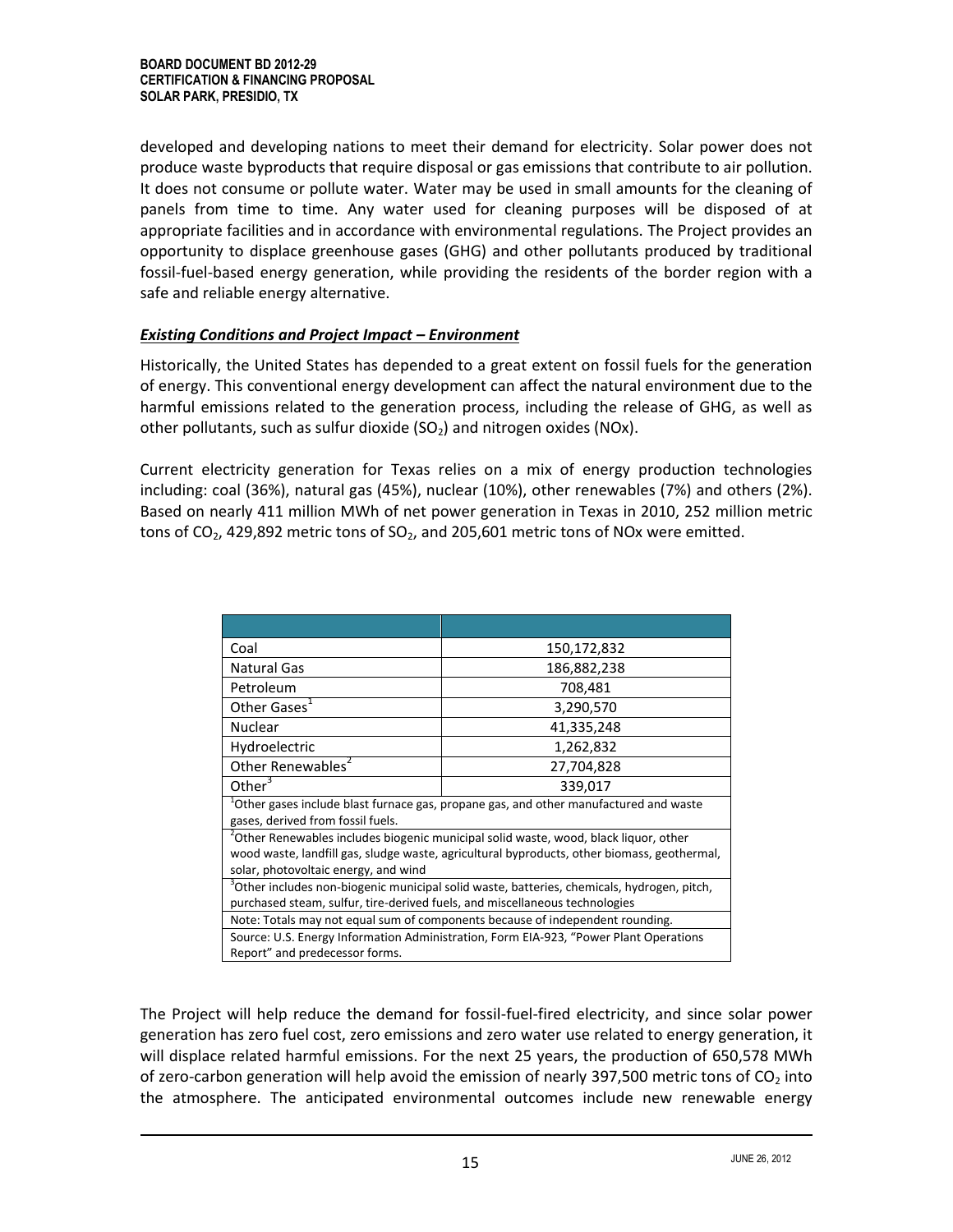generation capacity (10 MW<sub>AC</sub>; >27,500 MWh in year 1) and an expected displacement of more than 16,805 metric tons/year of carbon dioxide, 29 metric tons/year of sulfur oxides and 14 metric tons/year of nitrogen oxides.

#### *Mitigation of Risks*

Tasks involved with the ESA included historical records and regulatory review, an on-site inspection, landowner interviews, and a reconnaissance of the surrounding area. Only *de minimis* conditions were identified: six dumpsites and 1 earthen pit. *9* Proper removal and disposal of identified dumpsites is recommended, if they will be impacted by proposed construction activities. Care should be taken with the handling and disposal of roof shingles as their potential to contain asbestos cannot be ruled out.

The purpose and historical use of the earthen pit is unknown. No evidence of hazardous materials was observed inside or around the pit. These items are considered to be *de minimis* conditions and have a low level of environmental risk or liability.

#### *Natural Resource Conservation*

The Project will help displace the atmospheric emissions generated by fossil-fuel-fired electrical plants since solar energy is generated without the emissions of  $CO<sub>2</sub>$ , SOx and NOx. In addition, clean technologies such as solar energy require no water for electricity production, whereas fossil-fuel-fired generation is generally water intensive.

BTU committed to diversify its energy mix by including cleaner energy production technologies. BTU owns four natural gas-fired plants with a total installed capacity of 227 MW and has the option to call upon an additional 50 MW of gas-fired generation. On January 1, 2011, BTU began purchasing wind energy from the Penascal wind farm located in Kennedy County, TX.

# *No Action Alternative*

 $\overline{a}$ 

The no action alternative to the development of renewable energy sources would result in greater demand for conventional fossil-fuel-based energy production, further depleting natural resources for purposes of meeting an ever-growing demand for energy, as well as a lost opportunity to generate emission-free energy, such as that derived from solar energy.

# *Existing Conditions and Project Impact – Health*

Epidemiological research has shown that both chronic and acute exposure to harmful emissions associated with fossil-fuel-based energy production can lead to serious respiratory problems. It is estimated that, at the very least, prolonged exposure to excessive levels of pollutants can deteriorate the respiratory capacity of humans and greatly contribute to the increased incidence of cardiopulmonary diseases, such as asthma, heart ailments and lung cancer.

By using clean renewable resources instead of conventional fossil-fuel sources in electrical power generation, the Project will positively impact the region by reducing pollutants and thus

<sup>9</sup> "*De minimis* conditions" refer to a level of risk that is too small to be of concern.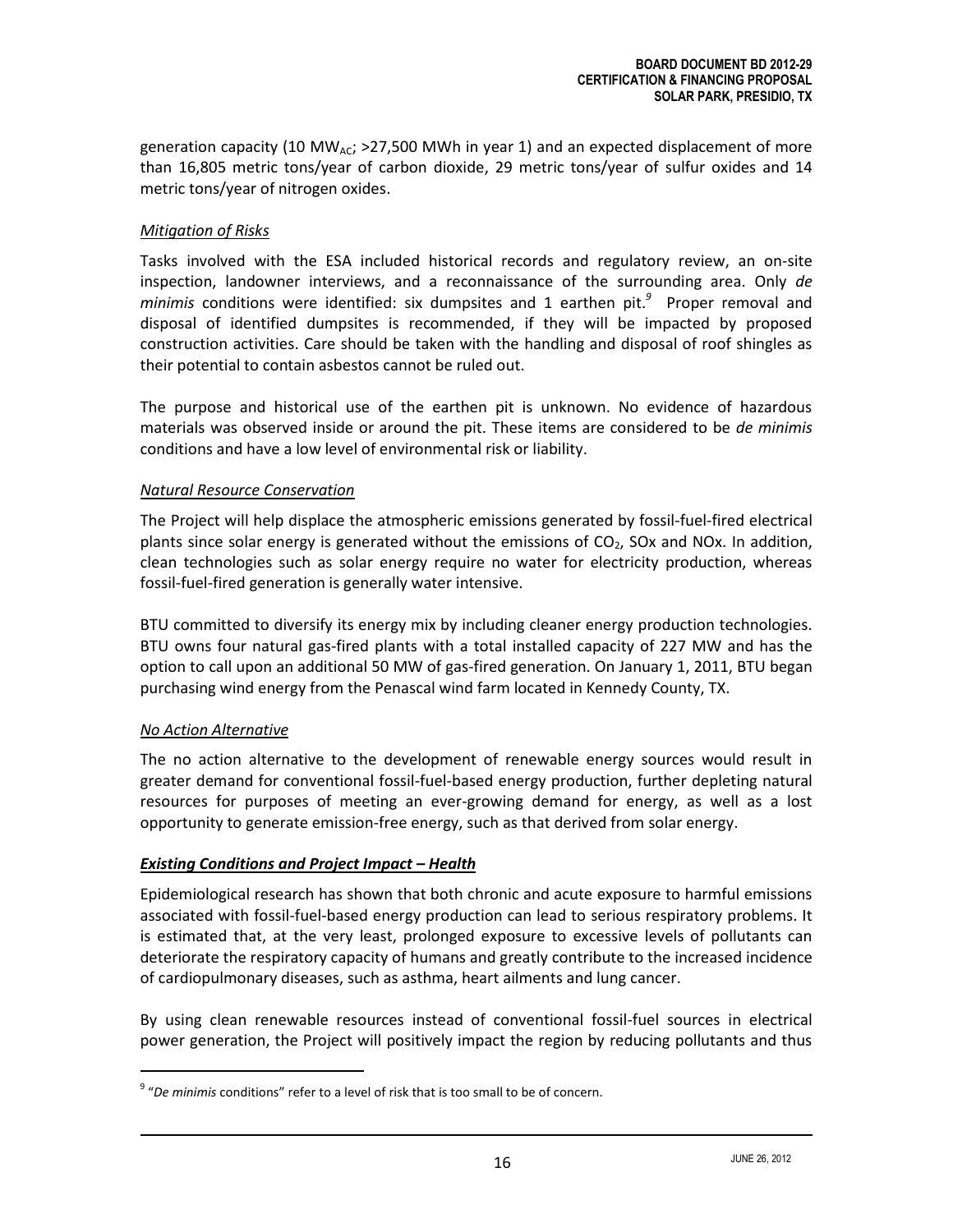help to contain the severity of respiratory and other diseases aggravated or caused by air pollution. In addition, the reduction of GHG emissions is expected to mitigate climate effects that create more vulnerable conditions for human health.

#### *Transboundary Effects*

No negative transboundary impacts are anticipated as a result of the development of the Project; on the contrary, a beneficial effect is anticipated on the air quality due to the decreased demand on fossil-fuel-fired electrical plants in the region. Furthermore, the Project will aid in addressing the larger environmental concerns related to greenhouse gases and global warming targeted by international agendas.

#### *Other Local Project Benefits*

The Project is expected to generate approximately 75-80 direct jobs during construction, as well as one (1) permanent, full-time job during operation, which will all be through subcontractors.

The Project Sponsor has requested a loan from the North American Development Bank (NADB) for up to US\$35.0 million to complete the financing of the Project. The proposed payment mechanism is consistent with the project structure normally seen in the U.S. renewable energy industry. The source of payment will be the revenue generated by the Project in accordance with the pricing established under the Power Purchase Agreement (PPA) signed with BTU for a term of 25 years. NADB loan will have no recourse beyond the Project Company, FBS.

NADB performed a financial analysis of the source of payment, BTU; the proposed payment structure; and the Project's cash flow projections over the 25-year term of the PPA. Its financial ratios show that BTU has the revenue capacity to meet its financial obligations under the PPA. BTU is presently rated A+ by FitchRatings, A1 by Moody's, and A+ by Standard & Poor's, which reflects a strong credit quality.

The Project's expected revenue from the sale of electricity is estimated to be sufficient to: a) cover scheduled O&M expenses, b) fund any Debt Service Reserve, c) pay the debt service on senior loans, and d) comply with debt service coverage requirements.

In addition, NADB's analysis verified that FBS has the legal authority to contract financing and pledge its revenue for the payment of financial obligations. FBS also has the legal and financial capacity to operate and maintain the Project, and will contract the Project's O&M services with an affiliate with ample experience and expertise in these types of projects. NADB has verified that the projected O&M costs are in accordance with industry standards.

Considering the Project's characteristics and based on the financial and risk analyses performed, the proposed Project is considered to be financially feasible and presents an acceptable level of risk. Therefore, NADB proposes providing a market-rate loan of up to US\$35.0 million FBS for the construction of the Project described herein.